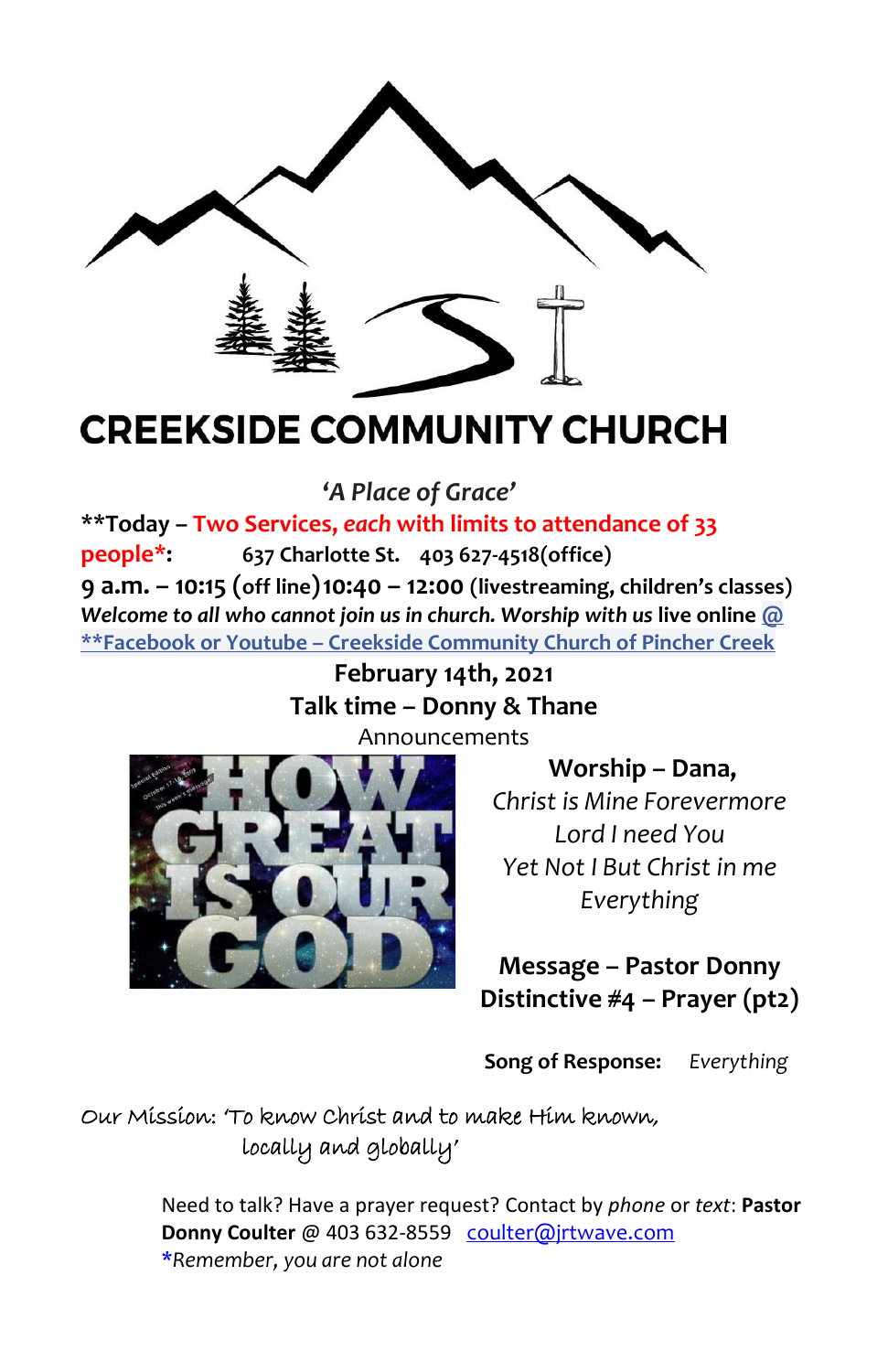*If you or someone you know have other needs, communicate with Joy Hurlburt, our Deacon of Congregational Care or Thane Hurlburt, Council Chair – 403 330-5399*, **email a[t joy@hurlburtrock.com](mailto:joy@hurlburtrock.com)**

*Church programming is affected by Covid 19 restrictions from Alberta Health. Please note*: *As of this week, Lockdown orders continue: Restrictions on Places of Worship – maximum 33 people physically in our building at any time. Masks to be worn at all times – do not put our on- site services in jeopardy.*  Please follow the entry (main doors) and exit (north doors) paths when attending church. And if you hope to continue meeting  $\triangleright$  maintain 'social distancing' – your best defense

➢ Sorry, no handshakes, hugs or congregational singing unmasked ➢ *At all times, care for the other person as much as you care for yourself*

## *Put on your calendar: Annual General Meeting Tuesday, Feb 24,*

*7 pm – if you cannot attend in person, contact Pastor Donny to join via Zoom This Week:*

\***Sunday School - Today! for children ages 3-5 and 6-9** *during the 2 nd Service*

\*Nursery  $-CE$  wing, open for parents to use

[•](https://creativecommons.org/licenses/by-nc-sa/3.0/)

\* **Adult** *Bible studies – Tues afternoon 1:30 pm Linda Friesen leading Wed night @the church, Brian Friesen leading Thurs night @ the church, Randy Boldt leading*

\*'**Holy Rollers' Youth** *–* every **Friday** night 7pm @ the church \***Regular, benevolent donations** in the Offering boxes on back table, or **mail to Creekside Community Church Box 757,** Pincher Creek T0K 2J0. To find out about **auto-debit** or **e-transfer** - [ccctreasurer20@gmail.com](mailto:ccctreasurer20@gmail.com)

## **Prayer and Praise:**



- **Please pray for our church family**  those who are ill, isolated in facilities or their own homes, and for our youth who are socially isolated
	- **Continue in prayer for the Metzler family,** for Bill's and Janet's health
- **Pray for our pastor, Church Board (elders and deacons**) as they prepare for CCC's AGM and the vision for our church forward in 2021
- Pray for our kids in the Sunday School classes, that they would experience God. Ask for wisdom and love of the children for their teachers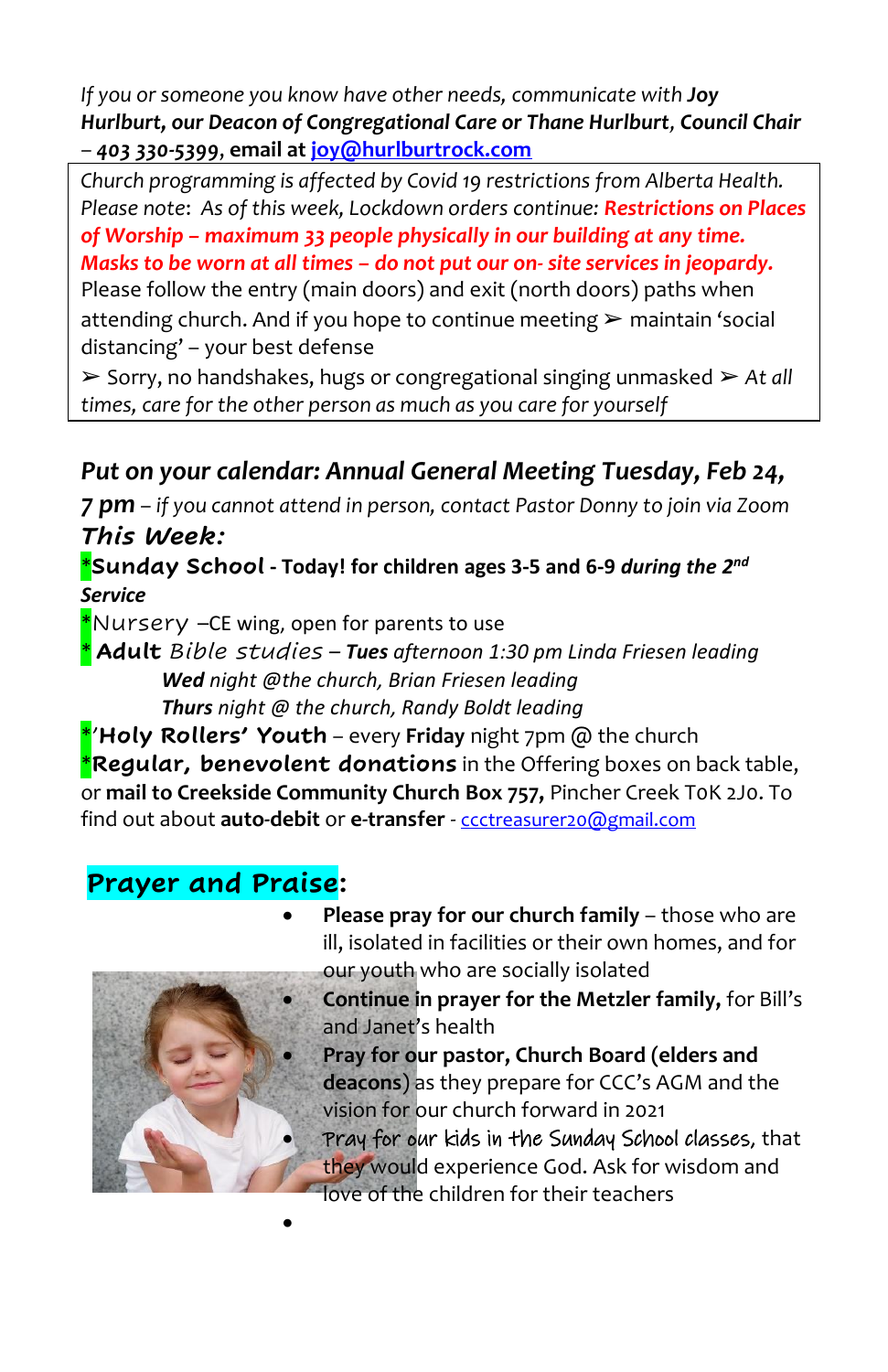- ➢ **Link with us** @<https://www.cccpincher.com/> and <https://www.facebook.com/Creekside-Community-Church-of-Pincher-Creek> On our web page you will find:
- 1. *video of the current & past Sunday message(s)* click on Bulletins/Sermons link on opening page of website, or **Face Book** or **YouTube @ Creekside Community Church Pincher** (must state **'Pincher'**)
- 2. *links* to our Western Canada (CBWC) and Canadian network of churches (CBM), Mill Creek Camp, Camp Nookowai

## **Canadian Baptists of Western Canada [\(http://cbwc.ca\)](http://cbwc.ca/)**

- on **Mill Creek Camp Pincher Creek Facebook page** We would love to hear how camp has made an impact on you. Send us your completed sentence: "Because of camp... ." and we'll share it on our page! [#BecauseOfCamp](https://www.facebook.com/hashtag/becauseofcamp?__eep__=6&__cft__%5b0%5d=AZUh5XvgLLH2jojc59xrrUGTKSzQP0a9cgyVcfzSr-ThFw9pXNIhnJfcKLcMe65oXBfdebPs1jfmdoHmlCHKhrI0YLLHcGlq9PKhkx4310UsrP7i9i25bxl2te-4E49-LjnjTYSgmcvii4GA6kfW8-YK&__tn__=*NK-R)



**http://CBMin.org**/Prayerline *Strategic Associates offer prayers that reflect the realities of the countries where they serve, our spiritual and physical connection to them through Canadian Baptist Ministries, and the needs they are placing at God's feet. This week SA Suraj Komoravalli asks us to join him in prayer :*

*"*The COVID-19 pandemic has created **many difficult situations in India** and we pray especially for those on the margins…Give us the strength O Lord, that CBM, through the local churches, could continue to demonstrate the love of Jesus Christ and bring hope in their brokenness.

…lead us well in partnership with the local Indian churches to empower and transform the lives of the poor widows and small children attending **tutoring classes in the Soura** community. We pray for community acceptance of the girls who were rescued from **human trafficking** in Kolkata. We seek your direction in the ministerial formation of young students as they train to be pastors and leaders in the **Oriya, Soura, Naga and Telugu** Baptist churches. We also pray for the many unemployed Mising and Ao Naga youth and women – that through the Faith + Work initiatives they may see opportunities and success to sustain themselves."

**Faith Today Magazine produced by the Evangelical Fellowship of Canada [www.faithtoday.ca/January/February](http://www.faithtoday.ca/January/February) 2021 pp18-19** article PP9-11 *'Spiritual Growth in a Pandemic'* – "Jesus walked at roughly three miles per hour, just like the average human. This was quite literally God's speed on earth. Spiritual formation doesn't function like self-improvement (the cultural mantra)... the goal of all our spiritual formation is to be with Jesus - even in a pandemic."